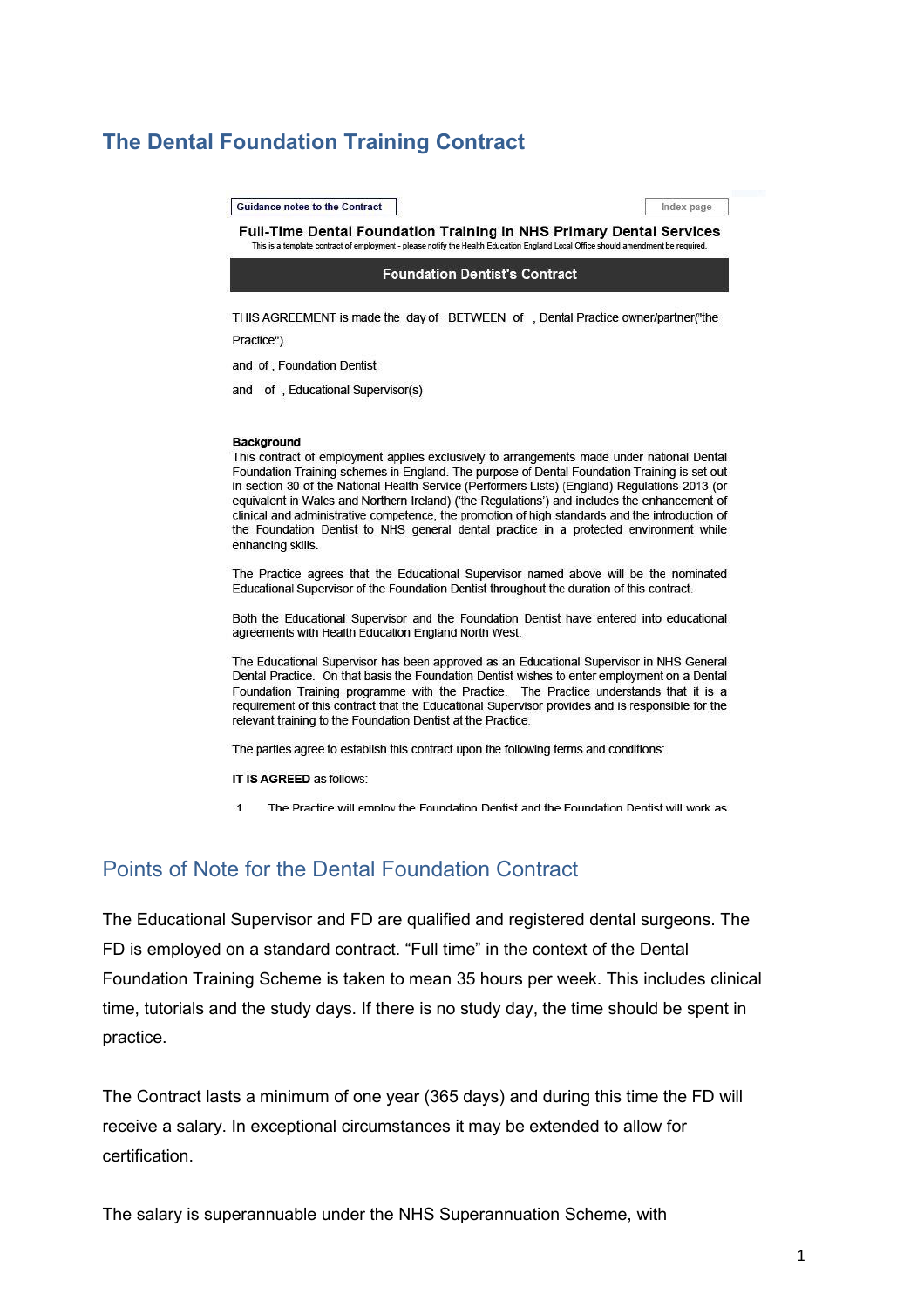contributions deducted by the Business Services Authority at source. The Educational Supervisor is responsible for the employer's National Insurance contributions and for deducting the FD's National Insurance and PAYE tax.

All dental practitioners must indemnify themselves against professional risks with one of the recognised defence organisations.

The Educational Supervisor must offer proper educational support including allowing the FD to attend the study days. The Educational Supervisor must not insist on the FD working in the practice during these times.

The FD must follow the Educational Supervisor's reasonable instructions. This is central to the professional relationship.

As it is an NHS Dental Foundation Training Scheme, it is expected that the FD will undertake a full range of NHS treatment. The FD shall comply with the NHS Terms of Service. The Educational Supervisor, as employer, is responsible for the FD's acts and omissions.

If any private work is undertaken, the fees will accrue to the Educational Supervisor or practice. The patient should be given a clear explanation of the nature of the contract under which they are being treated.

# The FD is entitled to 5.6 weeks holiday including Bank Holidays. **Leave that interferes with the study day course must not, under any circumstances, be taken i.e. during term time.**

The FD must not undertake any 'out-of-hours' emergency cover in the first three months and arrangements should be discussed with the Educational Supervisor and TPD regarding time off in lieu, in respect of working these additional hours.

Regarding the educational aspect of the course, the use of the e-DFT Portfolio is central to the process and it is important that the Educational Supervisor ensures that the FD completes it satisfactorily. The initial interview at the beginning of the year enables both the Educational Supervisor and FD to discuss their expectations of the year and state their goals. The Dental Foundation Training & Learning e-Portfolio, profile review summaries and appraisal statements should be completed by the Educational Supervisor and FD at the stated times.